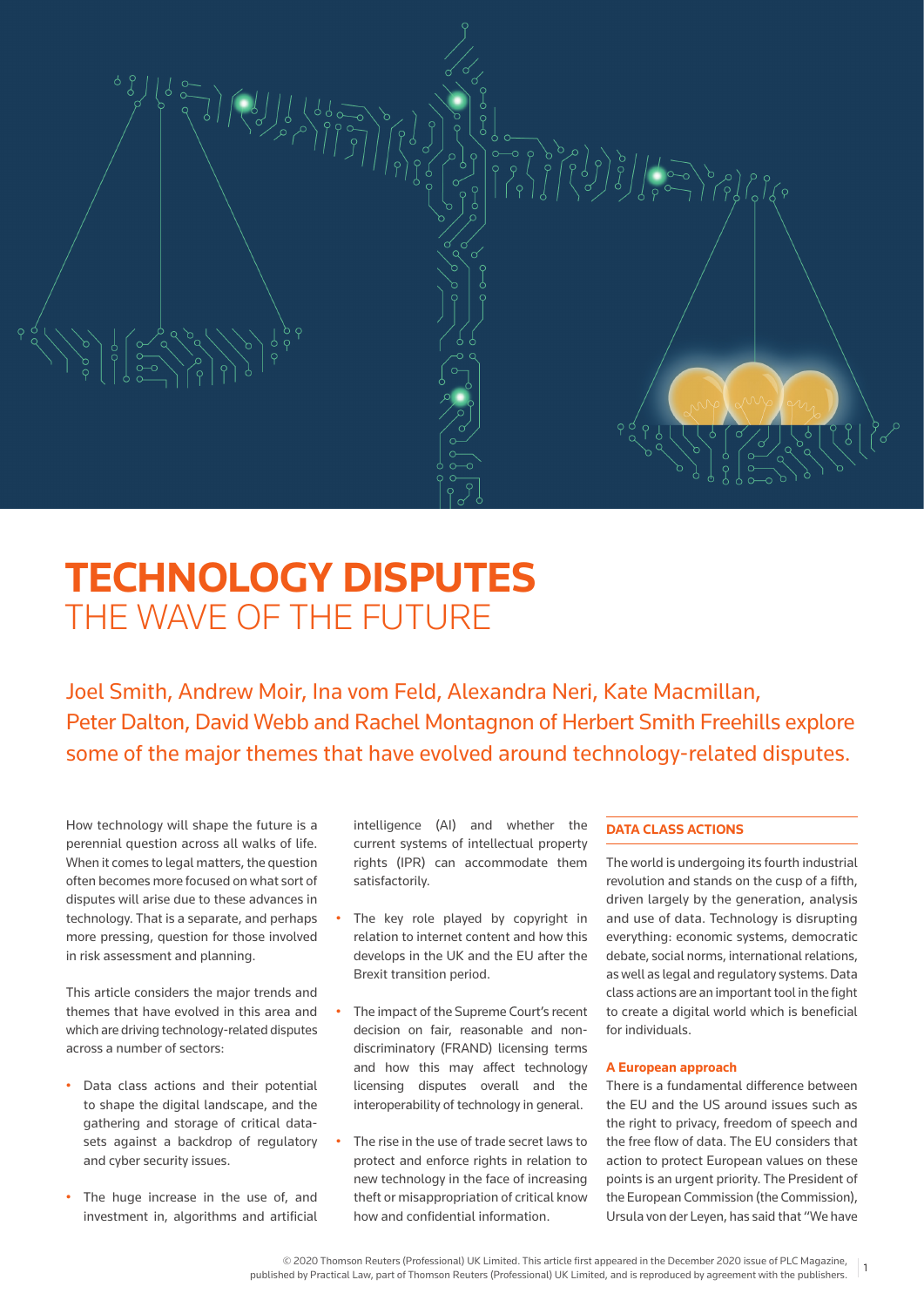to move fast or we will have to follow the way of others who are setting these standards for us" (*https://ec.europa.eu/info/sites/info/files/ soteu\_2020\_en.pdf*).

There have already been some legal challenges which have had a significant influence on the British data protection landscape, such as *Google Spain SL, Google Inc v Agencia Española de Protección de Datos (AEPD) and Mario Costeja González* and the right to be forgotten or, more recently, Mr Maximilian Schrems's challenge to the privacy shield (*C-131/14, see News brief "Google decision: the right to be forgotten", www.practicallaw.com/3- 568-9605; Data Protection Commissioner v Facebook Ireland and Maximillian Schrems C-311/18, see News brief "Schrems II and data transfers: cast adrift in a sea of uncertainty", www.practicallaw.com/w-027-1214*).

The EU clearly sees European data class action claims as a key part of achieving a digital age based on European values. These values are likely to play an important part in driving the direction of travel of EU regulation and law in this area. The General Data Protection Regulation (*2016/679/EU*) (GDPR) contains provisions that support these principles including:

- Representative actions (*Article 80*).
- Provisions on liability and compensation (*Article 82*).
- Rights in effective judicial remedy (*Articles 78 and 79*).

There has been an increase in claimant firm activity, the availability of, and interest in, litigation funding and high-profile claims as a result of increased awareness. In short, there has been a significant increase in data class activity across Europe (*see box "Data class actions in France"*).

Interestingly, the Dutch are leading the way. In 2019, the Dutch Senate approved the Wet afwikkeling massaschade in collectieve actie (translated as the Act on Redress of Mass Damages in a Collective Action) (WAMCA), which provides a regime for collective actions for damages that makes the jurisdiction an attractive one for large-scale international collective actions.

The first data class action under the WAMCA has been brought by the Privacy Collective, a Dutch consumer privacy non-

# Data class actions in France

France has had a specific regime for class actions related to consumer and competition law since 2014 (*Law No 2014-344*). In 2016, this regime was extended to include data protection class actions (*Law No 2016-1547*). Since June 2018, consumers have been able to seek injunctive relief in a class action as well as compensation for the damages suffered, including mental distress. In order to bring a data class action, the claimant has to prove a breach of the General Data Protection Regulation (*2016/679/ EU*) (GDPR) or French data protection law, and the other consumers in the class must be in a similar situation.

While there have not been many data class actions, there are two notable cases currently pending in France:

- *Internet Society France v Facebook*, where Internet Society France asserts in seven causes of action that Facebook has breached the GDPR and seeks €100 million in damages.
- *UFC-Que choisir v Google*, where the UFC-Que Choisir group alleges that Google infringed the GDPR by exploiting the personal data of its users, particularly those using Android mobile devices, and asks Google to compensate users for up to €1,000. There are around 28 million Android users in France who could be eligible for compensation.

The reason why there have not been that many data class actions in France can be explained by the French regime being introduced only recently and the requirement that a class action must be filed by a licensed association, which has to meet specific conditions; for example, associations, consumer protection groups or trade unions that have been registered for at least five years for the purposes of protecting the privacy and personal data.

A proposed law on a new set of rules for class actions in France was presented to the French National Assembly on 15 September 2020. The Assembly representatives putting forward the proposal are arguing that the present system is not working effectively as only 21 class actions, including 14 consumer cases, have been brought since 2014, and not a single company has yet been held liable.

profit organisation, in relation to the use of third-party cookies that help track and target internet users. The claimants are seeking €500 in compensatory damages for each user who did not consent to the use of their sensitive personal data. Reports suggest that a similar case will be filed in the UK.

# **UK position**

In the UK, this type of claim has been brought under the group litigation order (GLO) or representative action procedure (*see feature article "Class actions in England and Wales: key practical challenges", www.practicallaw. com/w-015-9333*). The GLO procedure is suitable where it is possible to identify multiple claimants and where there are common issues of fact or law in each claim. A court order is needed to start a GLO. The representative action procedure is suitable where it is difficult or impossible for all of

the parties affected by a claim to be parties to the proceedings, but where there is a common interest, a common grievance and a potential remedy that would be beneficial to everyone. A court order is not needed to issue a representative action claim.

In the UK, data claims to date have been brought under data protection law, misuse of private information or breach of confidence (or misuse of confidential information, as Lord Justice Arnold recently stated it should be called (*The Racing Partnership Ltd & Others v Sports Information Services Ltd [2020] EWCA Civ 1300; see "Equitable duty of confidence: betting data", Bulletin, Commercial law, this issue*)). It seems clear that, while the GDPR will have a central role, so too will the English laws of privacy and misuse of confidential information, not only in relation to liability but also in relation to remedies.

<sup>2</sup> © 2020 Thomson Reuters (Professional) UK Limited. This article first appeared in the December 2020 issue of PLC Magazine,

published by Practical Law, part of Thomson Reuters (Professional) UK Limited, and is reproduced by agreement with the publishers.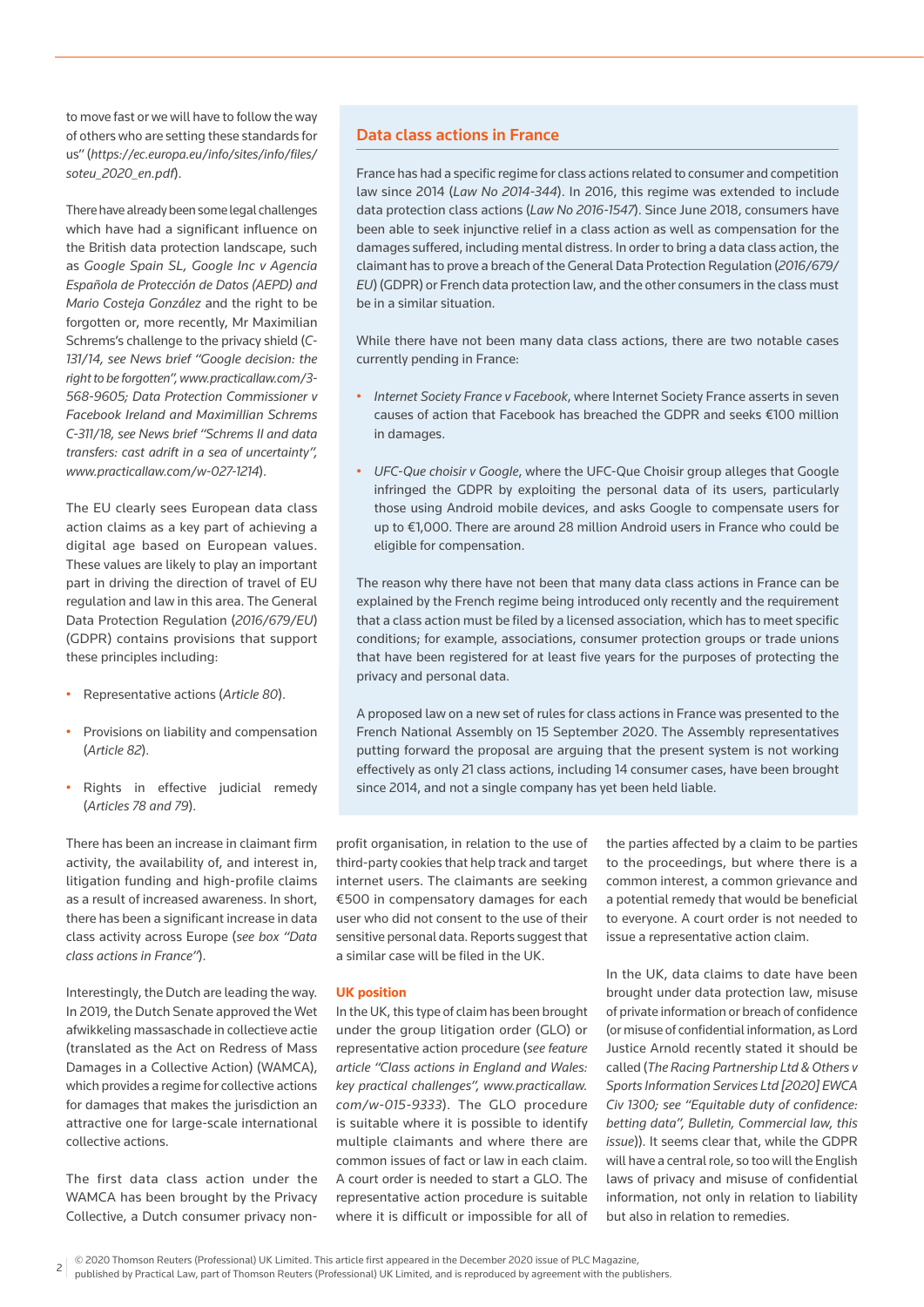It is important to clarify that the model of data protection in England and Wales is not like the one in EU and UK competition law that allows for follow-on or piggy-back litigation, where the regulator's decision is binding and anyone who chooses to bring a claim does not need to establish liability and the court is able to move straight on to issues of causation and loss.

However, claimant firms are issuing class action claims within hours of the fact of a data breach coming into the public domain. This is made possible by the requirement under Article 34 of the GDPR that, if there has been a data breach that presents a high risk to individuals, the data controller must tell those individuals about it, which makes the event public knowledge. Claimants can then issue but not serve a claim, giving them a few months to establish the facts and whether the claim is viable. The purpose of issuing the claim is for the claimant to get their foot in the door.

Obviously, this does not happen in all cases; it depends on the data breach being significant enough that the claimants think that it is economically viable to run the claim. But it is a significant issue for many businesses that suffer data breach incidents.

Until there is clarity on what these claims are worth there is going to be a continuing trend for claims to be issued speculatively. The most significant recent decision on class data actions in the UK considered only liability and not quantum (*Various Claimants v WM Morrison Supermarkets Plc [2020] UKSC 12; see feature article "Data class actions: the outlook after Morrison", www.practicallaw. com/w-026-2617*) (*see "Damages" below*).

Ultimately, the true game-changer in this area may be political initiatives, such as GAIA-X, an EU project to develop common requirements for European data infrastructure. There have been suggestions in recent months about the UK becoming some sort of halfway house between the EU and the US positions on data protection. However, that would require legislation and there have not been any specific proposals regarding divergence yet.

#### **Damages**

The question of what damages might be claimed, and for what are individuals being compensated, is an important issue and one area where the EU approach differs substantially from that of the US. EU law recognises that it can be devastating for people when they lose control of their private information.

The principle of recovering damages for loss of control of information is now firmly established. This has been seen in both misuse of private information and data protection claims, which is not surprising given that both causes of action are based on the right under Article 8 of the European Convention on Human Rights (ECHR) to respect for private and family life.

Article 82 of the GDPR refers to compensation for material or non-material damage. But even before the GDPR came into force, it was recognised expressly that the UK's narrow interpretation of the Data Protection Directive (*95/46/EC*) was incorrect and that damages were available for mere distress caused by a breach (*Google Inc v Vidal-Hall [2015] EWCA Civ 311; see News brief "Claims for misuse of information: the DPA comes of age", www.practicallaw.com/6-610-3046*).

Even if quantum is quite low for each person who suffers loss of control, the number of claimants involved in a class action can make this type of claim very costly to any business. For example, the aggregate value of the Dutch Privacy Collective claim may be €10 billion because it applies to a large volume of potentially affected data subjects.

The misuse of data or information can cause a wide range of potential harms, a list of which appears in Recitals 75 and 85 to the GDPR. These refer, among other things, to physical, material and non-material damage, discrimination, identity theft or fraud, financial loss, damage to reputation, significant economic or social disadvantage. If the harms caused are serious, the damages will be significantly greater than the amounts due for mere loss of control.

A good example is *TLT and others v Secretary of State for the Home Department*, which concerned the publication of information about asylum seekers and their families (*[2016] EWHC 2217 (QB)*). The High Court held that the data breach had prompted a rational fear in one of the claimants that he would be targeted by the Iranian authorities to the point where he felt compelled to relocate his entire family and that, accordingly, he should be compensated. In that case, the size of the award was £12,500.

The misuse of data, particularly when it comes to the unlawful profiling of individuals, which is very topical currently, might give rise to some substantial harms and damages that will match these in scale.

### **PROTECTION OF ALGORITHMS AND AI**

One of the fastest moving areas of technological development has to be AI and the exploding use of algorithms. Given that these are likely to underpin high-tech developments over the next decade, it is important to consider whether it is possible to adequately protect algorithms and ideas created by AI with the current IPR systems.

#### **Nature of AI**

AI is generally used to describe machines and systems that carry out tasks commonly associated with intelligent beings, without direct human oversight. It is this which makes it such a significant issue; the ability of AI to do things without involving human control or instruction, including generating IP, or infringing others' IPR, independently of any direct human decision making.

The widespread use of AI raises issues which have not had to be dealt with before from an IP perspective and comes down to a fundamental issue: whether AI is just a tool that is used by humans in the same way as other software might be (and, therefore, from a legal standpoint lacks any independent character of its own with its actions attributable to a human operator or owner), or whether its ability to behave autonomously changes the way that legal systems must deal with it. This poses a particular difficulty for IP policy makers.

# **Legislative protection**

The current legislative framework in the UK was established in a different era of computing. Computer-implemented innovations are usually protected by copyright, the expression of the innovation being in the source code, user interfaces, art assets and databases that exist in the software. Where possible, patents may be sought to protect the functionality of the software but these are subject to some quite stringent legal hurdles. Further, the substantive legislation governing those rights pre-dates the modern computer age let alone the types of AI innovations that are now arising, and does not provide satisfactory cover in terms of protection or enforcement.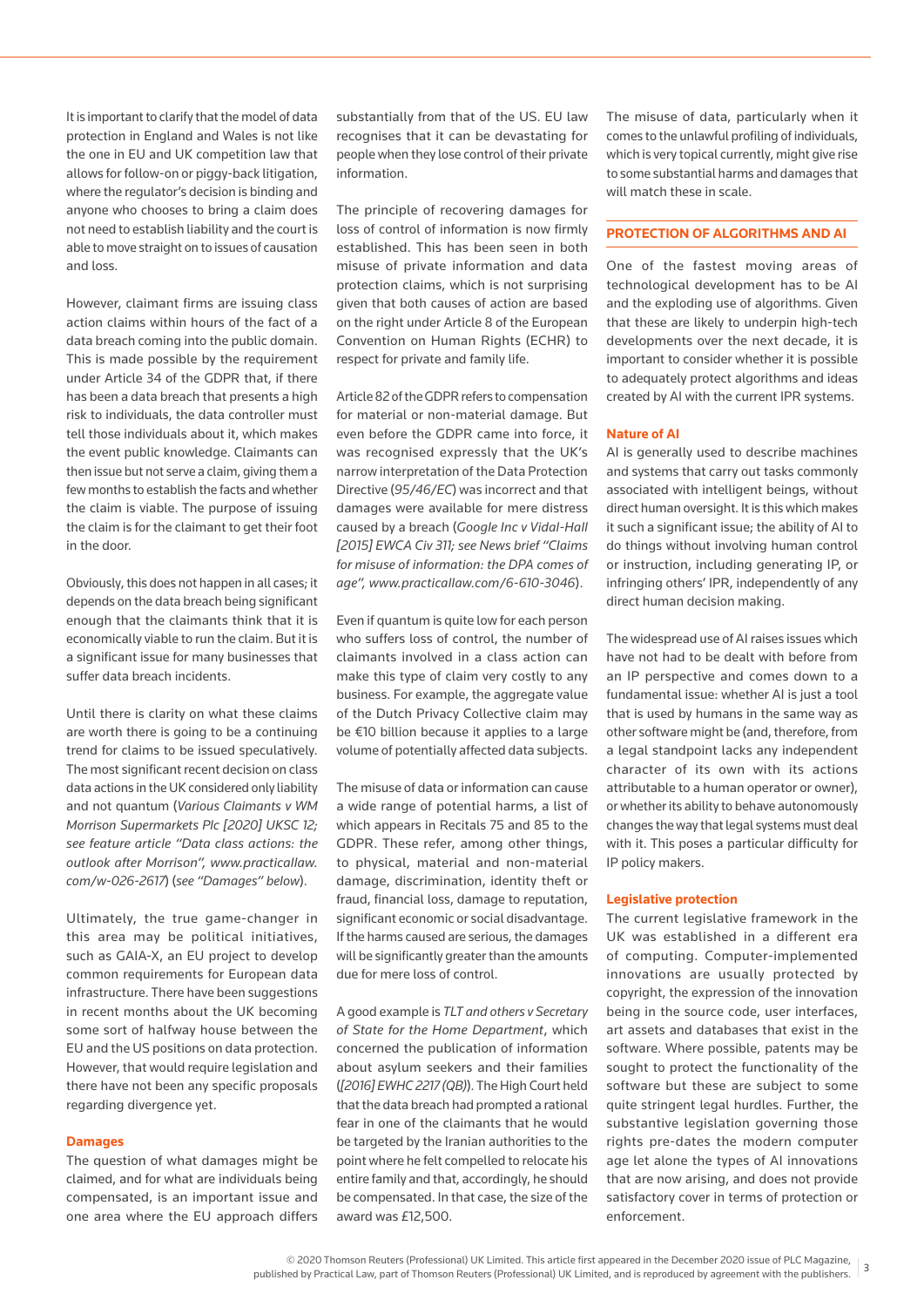The main pieces of legislation involved, the Copyright Designs and Patents Act 1988 and the Patents Act 1977 (1977 Act), have been updated since they came into force. There have been attempts to amend and supplement this legislation, both at the UK and EU levels, to retrofit it to deal with digital technology developments with a degree of success. However, it is fair to say that there has always been some disquiet about whether these adaptations of the law really go far enough and deal properly with the issues at hand.

For example, in copyright law, there was a great deal of case law during the 2000s that dealt with how far copyright could be used to protect software. When taken together, this resulted in a relatively restricted interpretation of the extent to which copyright can protect software beyond the direct copying of assets. This has made it quite difficult to protect software and buyer copyright in the absence of some obvious copying of source code or theft of other assets.

The cases effectively limited copyright to the literal copying of specific elements of software such as the source code, art assets and sounds, and excluded more generalised claims seeking to protect the functionality and processes contained in software (*for example, Navitaire Inc v Easyjet Airline Co and Another [2004] EWHC 1725, www.practicallaw. com/2-200-2402; Nova Productions Ltd v Mazooma Games Ltd and others [2007] EWCA Civ 219, www.practicallaw.com/7-314-1956; SAS Institute Inc v World Programming Ltd [2013] EWHC 69 (Ch), www.practicallaw. com/8-524-3749*).

Equally, while patents can theoretically protect the functionality of computerimplemented inventions and are therefore a valuable right in the field of software, there have been strong arguments on both sides as to whether patents are a suitable tool for protecting software (*see box "For and against patenting software"*).

## **AI as an inventor**

AI is posing specific problems because of its potential to make independent decisions and, potentially, to innovate for itself. For example, who is responsible when an AI product independently does an act that infringes IP? Is it possible for the owner of the AI be held to have done the act, even though they may have been unaware that the AI was doing it? And, if AI invents something, who is

# For and against patenting software

Opponents to software patents point to issues such as the 20-year monopoly that is granted for patents, which in software terms effectively covers two generations of development. Opponents claim that it hinders innovation to wall off software behind patents and so potentially prohibits additional innovation by a third party for such a length of time.

Equally, it can be difficult to draft precise patent claims in respect of software (and there is of course a potential patentee interest in not doing so), which has led to issues around the breadth of historic patents. Due to the breadth of their claims, patents that were granted in the early 2000s can still apply to software today even though that software and the underlying processes may not have been conceived of at the time of filing.

On the other side of the debate, software developers and software owners point to the difficulty of obtaining patent protection and the costs of doing so. They are also concerned by the unsatisfactory unpredictability with which software patents are granted or not granted. It is hard to know which way an examiner will go on any particular case and results vary widely between jurisdictions, which is far from ideal.

eligible to own a patent, or indeed any other IPR over that invention, if anyone?

For a long time these were speculative questions, but there is now ongoing litigation about the ability of AI to be an inventor. The High Court recently held that an AI called DABUS could not be an inventor for the purposes of the 1977 Act, with the result that the invention was potentially incapable of patent protection because there was no one capable of applying for the patent (*Thaler v The Comptroller-General of Patents, Designs and Trade Marks [2020] EWHC 2412 (Pat); www.practicallaw.com/w-028-0539*). The question was also heard before the European Patent Office, which refused two European patent applications naming DABUS as inventor, and the US Patent and Trademark Office, which similarly declined to grant patent applications in the US. In each case, the finding was essentially the same: only natural persons can be named as inventors on a patent.

One unanswered question is whether the owner of the AI should be held to be the inventor. This position would fit with the model of AI as a tool, but it may not reflect reality. In the DABUS cases, the AI had been fed with data relating to a particular field and left to generate the invention independently. Its owner's evidence was that he had nothing to do with conceiving the invention and so it would be wrong for him to claim to be the inventor in a patent application. While this point was not determined, on a logical and

potentially policy level, crediting an invention, and granting potentially expansive IPR, to an inventor who has had no creative or technical input into generating the invention, seems difficult to justify.

#### **Potential change**

A recent announcement from the European Competition Commission has created waves in the technology world. Commissioner Margrethe Vestager has announced that the Competition Commission will announce draft rules on 2 December 2020 to require dominant technology companies to explain how their algorithms work, so as to make sure that companies are held responsible for decisions made by those algorithms. This move could require disclosure of what are closely guarded secrets for the technology giants.

This debate is creating a lot of discussion in legal and technology circles, and appears to be generating some wider legislative momentum. The World Intellectual Property Organisation is undertaking a broad consultation process into how IPR should dealt with in AI, and whether legislative changes are necessary (*www.wipo.int/ about-ip/en/artificial\_intelligence/call\_for\_ comments/*).

In September 2020, the government issued a similar public consultation (*www.gov. uk/government/consultations/artificialintelligence-and-intellectual-property-call-forviews*). Both consultations ask far-reaching

<sup>© 2020</sup> Thomson Reuters (Professional) UK Limited. This article first appeared in the December 2020 issue of PLC Magazine, 4

published by Practical Law, part of Thomson Reuters (Professional) UK Limited, and is reproduced by agreement with the publishers.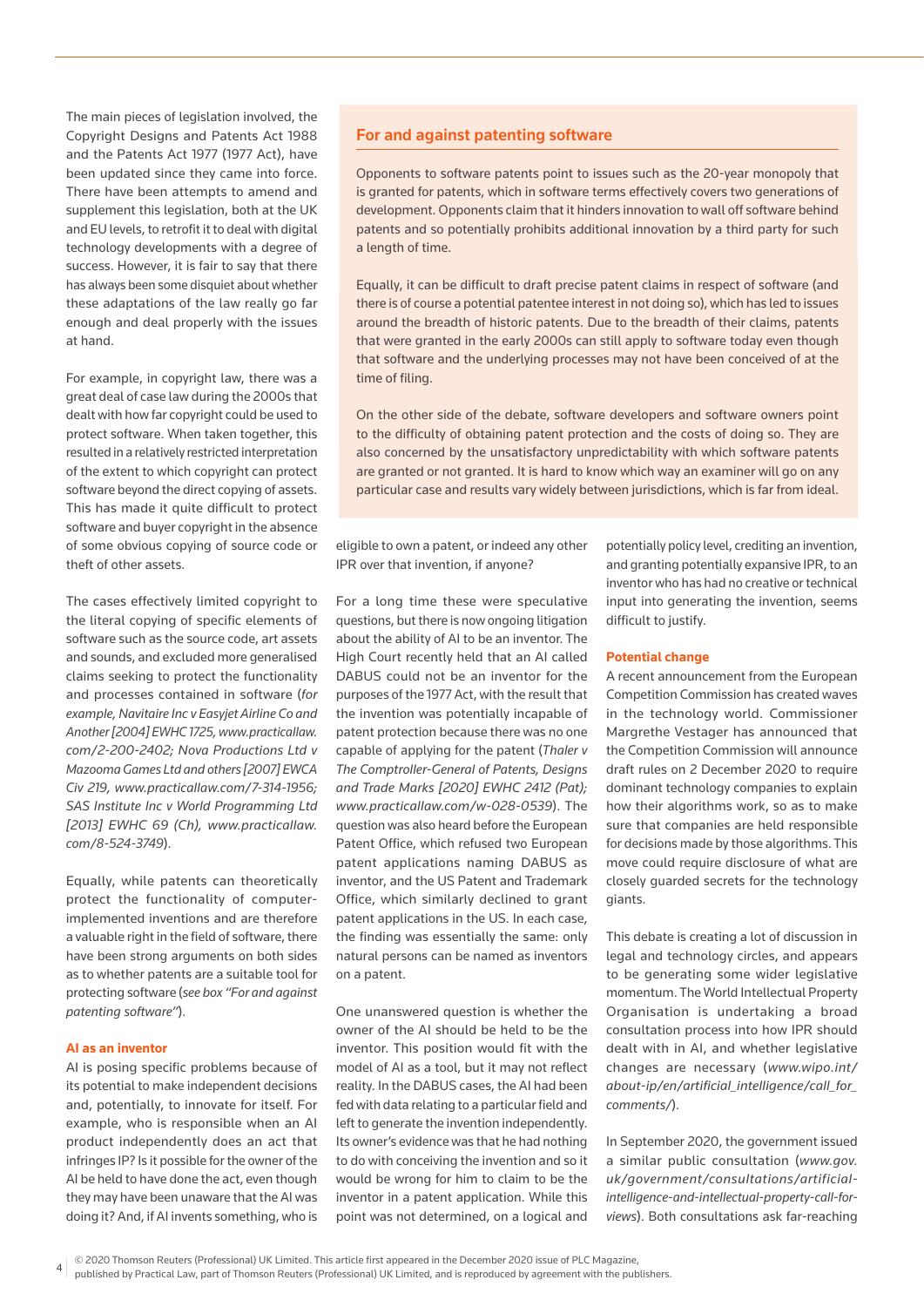questions about how AI should be protected, how the IP system should deal with the acts of AI, and what the moral and commercial considerations are for IP protection for these 21st century developments.

# **COPYRIGHT AND DIGITAL CONTENT**

The issue of who is liable for, or responsible for enforcement against, the unauthorised use of content on social media and other content sharing sites has been an increasingly hot topic for a few years. This arises from the fact that the business model of these sites is based on sharing and making available content that is created not by the sites, but by their users: the content providers.

Article 17 of the Digital Copyright Directive (*2019/790/EU*) (Article 17) (Copyright Directive) (formerly Article 13) relates to underlying platforms' responsibility to police content that is posted or uploaded by users and was hugely controversial at the time it was introduced. It polarised discussions between rights holders, users and platforms. Nevertheless, it was adopted in 2019 and national compliance among EU member states is not required until June 2021. The UK government announced that it would not implement the Copyright Directive before the end of transition period after the UK had left the EU.

# **Addressing deficiencies**

The Copyright Directive affects online content sharing providers and service providers. In particular, there are obligations to address what people have called the value gap: that is, the fact that the users who provide content do not get any compensation or benefit from service providers in relation to the content they are posting or uploading. The Copyright Directive also seeks to address the failures of the notice and takedown procedure, such as the need to keep notifying a platform of repeated infringements to get individual postings taken down, without the ability to require the service provider to search and locate similar infringements, now or in the future.

The key requirement in the Copyright Directive is the obligation to negotiate a licence agreement with the rights holders for the material on the platform or with the collecting societies who represent them. Service providers are effectively required to enter into licensing arrangements with their users and have various obligations to use best

# **Implementation of the Digital Copyright Directive in Germany**

The German Federal Ministry has published its latest draft legislation to implement the Digital Copyright Directive (*2019/790/EU*). This is just one example of the sort of implementing legislation that is being crafted and there may be very different results in different jurisdictions.

Some interesting points that have arisen in the German legislation are, for example, that there is a proposal about having a de minimis use, rather like an exemption for non-commercial minor uses. A de minimis use could be 20 seconds of material, 1,000 characters of text or a small image of 250kb. However, this has been opposed by rights holders groups. Nevertheless, there would be some mandatory remuneration for the content provider.

The German legislature is considering a system where, if content is potentially going to be blocked, then the content provider is given the option to flag their content as being either contractually authorised by licence or by virtue of a copyright exemption, like parody, as a way of avoiding over-blocking. It is also looking at making it mandatory to have a form of complaints procedure that is not automated but has people dealing with complaints if material is over-blocked.

efforts to prevent making infringing content available.

In essence, service providers will be liable as primary infringers for acts of communication to the public unless they can demonstrate that:

- They have used best efforts to obtain a licence for the content.
- They have used best efforts to ensure the unavailability of the content once rights holders have notified them, and provided information about the offending or infringing content.
- They have acted expeditiously on receiving that notice to disable or remove the content, and used best efforts to prevent any future uploads (*Article 17(4)*).

So for service providers that do not want to, or cannot, obtain a licence agreement, the content provider will have to demonstrate that it has made its best efforts to obtain authorisation from the rights holders but was unable to identify or locate them. This involves demonstrating best efforts to identify copyrighted content for which the rights holders have transmitted fingerprints or relevant information, and showing, following notification, that they have blocked access or removed content, while preventing its subsequent republication, if the rights holder has provided the relevant information.

## **Practicalities**

The so-called take-down obligation in Article 17 will not be a problem for service providers such as YouTube, because large content platforms already have the tools and the necessary processes to block and filter. The rights holder is able to notify and provide those platforms with their record of the copyright work and large platforms have the fingerprinting tools that enable them to keep the content off their platforms.

More recently established platforms, such as TikTok or the smaller platforms, have not yet developed the necessary tools to track illegal content and to take it down following a notification and are also not able to prevent the reposting of the same content on the platform by another user.

Although Article 17(4) recognises that upload filters are not required, in practice it is difficult to see how filtering technology cannot be at least part of the solution. However, there are a lot of concerns about so-called over-blocking (that is, blocking material which should not be blocked) and what happens if legitimate material is removed or disabled, including material that might be protected by copyright limitations or exceptions.

#### **Issues with implementation**

Member states will now have to implement the Copyright Directive in their national legislations and, in this respect, the devil really will be in the detail (*see box "Implementation of the Digital Copyright*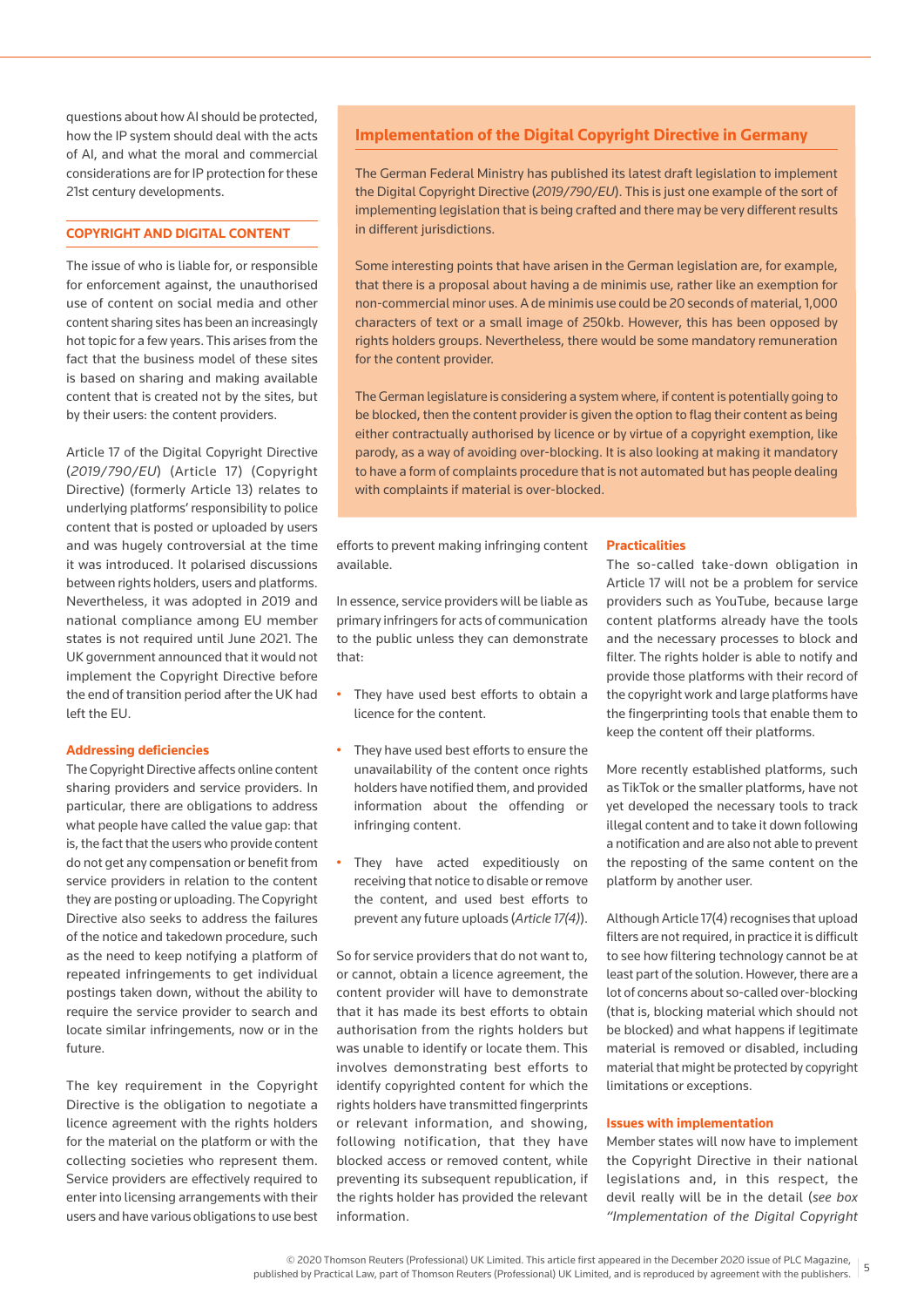*Directive in Germany"*). There are many questions about balancing implementation with the Charter of Fundamental Rights of the EU, the ECHR (such as the right to freedom of expression and a fair trial), the e-Commerce Directive (*2000/31/EC*), which does not require service providers to monitor their networks, and the GDPR, in terms of the disclosure of user information.

The Commission went through the process of stakeholder consultations in the process of drafting Article 17, but despite this, it does seem to have polarised the debate further. The Commission is now producing guidance on how Article 17 should be applied, which might be issued by the end of 2020.

The French government wants to allow smaller or newer service providers time to adapt and to take the opportunity to configure their setups to the new obligation in order to maintain competition in the sector. This may be a factor involved in the Copyright Directive's limitation of provisions of Article 14 of the e-Commerce Directive, the so-called "hosting defence", which states that the service provider has no obligation to control what happens on its platform. Under the Copyright Directive, those providers have the obligation to be aware of copyright content that is stored on, or accessed through, their platforms.

There are some distinctions, however, because platforms are only required to block access and remove content once the rights holder has sent the platform operator the relevant information.

If the content service providers are less than three years old, have an annual turnover of less than €10 million, and receive less than five million visitors a month, then a lighter regime will apply under Article 17(6).

Content-sharing services across the EU will have to provide to rights holders, at their request, adequate information on the functioning of the services' procedures and information about the use of content covered by the licensing arrangements.

# **TECHNOLOGY LICENSING AND FRAND DISPUTES**

The field of telecommunications, and other fields where industry technology standards are developed and may be covered by essential patents, are a source of substantial licensing disputes. A critical issue in these disputes is in which jurisdiction is the litigation conducted and, therefore, which court determines the terms of the technology licensing.

The Supreme Court's judgment in *Unwired Planet* certainly puts the UK courts in a good position to take jurisdiction for FRAND disputes in virtually all circumstances (*Unwired Planet International Ltd and another v Huawei Technologies (UK) Co Ltd and another; Huawei Technologies Co Ltd and another v Conversant Wireless Licensing SÀRL; ZTE Corporation and another v Conversant Wireless Licensing SÀRL [2020] UKSC 37; see News brief "FRAND patent licensing: Supreme Court stays the course", www.practicallaw. com/w-027-5139*).

# **UK jurisdiction**

Once an infringement of UK patent rights has been established and the infringer is seeking to rely on a FRAND defence in order to avoid an injunction, then the UK courts will go through the exercise of determining the terms of a FRAND licence. As *Unwired Planet* shows, that licence can be for the standard essential patent (SEP) holder's global portfolio of SEPs.

For the UK to be seised with jurisdiction it first requires the SEP holder to choose to litigate in the UK. The UK is certainly an attractive jurisdiction for SEP holders given that it allows them to short circuit the need for litigation in each individual jurisdiction and the royalty rate determination in *Unwired Planet* was considered favourable to the SEP holder. There is still scope for implementers to avoid a UK-determined FRAND licence but only if they waive their FRAND rights and accept an injunction in the UK, which might not be a commercially feasible approach for the larger players in the UK market.

## **Forum shopping**

Although the UK has taken a very broad approach to jurisdiction it looks like other territories, such as the US, Germany and possibly China, will also seek to undertake determinations of global FRAND licence terms. In those circumstances, forum shopping may become a lot more common, with each party trying to get global licence terms determined in the jurisdiction that they think will be most favourable to them.

This inevitably brings up the possibility of there being simultaneous proceedings in the UK and other national courts. It seems that the UK will not give up jurisdiction

to other courts in those circumstances. In *Conversant*, which was before the Supreme Court alongside *Unwired Planet*, the main grounds for the court refusing to give up jurisdiction was that Huawei had failed to show that the Chinese courts could determine the terms of a global FRAND licence.

This still leaves open the question of what happens when there is another national court that can determine global licence terms. The Supreme Court in *Unwired Planet* suggested that the key issue in dispute in these kinds of FRAND cases are the UK patent rights, and that the FRAND determination is just a necessary consequence of the infringer having raised a FRAND defence.

As a result, the FRAND issues were not of primary importance when considering jurisdiction in *Unwired Planet*. If that is the approach that the court takes in the future, then arguably there are no circumstances in which the UK courts will give up jurisdiction to another national court because the appropriate jurisdiction to consider the infringement of UK patent rights will always be the UK.

This does seem to be the approach that has been taken in *Phillips v TCL* (*[2020] EWHC 2553 (Ch)*)*.* In *Phillips*, the UK courts were first seised, but the High Court suggested that even if they had not been, the UK courts could still have proceeded with a determination of global FRAND licence terms even though there were concurrent French proceedings that would apparently also determine the terms. There is therefore a clear risk of inconsistent judgments being issued by different national courts in the future.

This suggestion from the judge in *Phillips* was obiter, so the question remains, if proceedings commenced first in time in another national court are already at fairly advanced stage and it is clear that those proceedings can result in the determination of the global licence, whether in all those circumstances the UK courts might be willing to stay the FRAND aspect of the dispute pending judgment from the foreign court.

However, this situation is so far untested and it seems likely that there will be a lot more jurisdictional tussling in the coming years.

# **Other FRAND-favourable jurisdictions**

In Europe, Germany and the UK are considered to have the leading patent courts. Following

<sup>6</sup> © 2020 Thomson Reuters (Professional) UK Limited. This article first appeared in the December 2020 issue of PLC Magazine,

published by Practical Law, part of Thomson Reuters (Professional) UK Limited, and is reproduced by agreement with the publishers.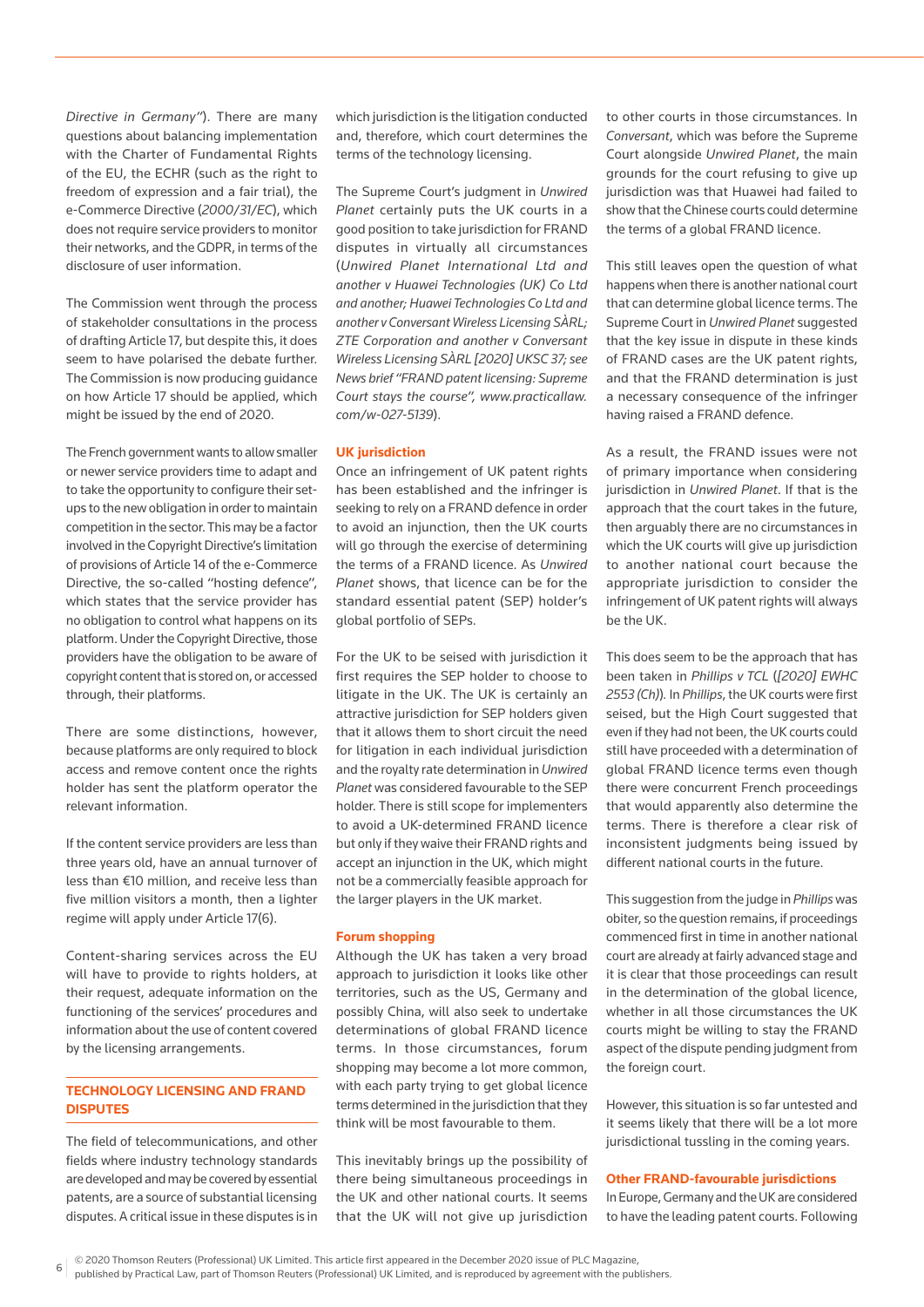*Unwired Planet*, it is interesting to consider the German courts' potential reaction.

There is competition between the national courts for SEP patent litigation. For example, the Munich court is innovative with new patentee-friendly ideas. It is also possible to obtain a worldwide FRAND portfolio licence in Germany through the enforcement of SEPs. However, it is not the court that decides on the licence terms or sets the royalty rate directly, but the parties themselves under the pressure of a possible injunction.

If the defendant does not accept what the court considers a FRAND proposal from the SEP holder and does not make a counteroffer which is FRAND, it will be injuncted in Germany. This is a pressure point for industries that are based in Germany. For example, the connected and autonomous vehicle (CAV) FRAND cases, which primarily take place in Germany are driven by the fact that there is a large number of car manufacturers there and they are therefore under threat from actions in Germany more than they would be in the UK. However, given the decision in *Unwired Planet*, some businesses might consider it more efficient to come before a UK court that is willing to set the licence terms itself.

The German courts are certainly considering this situation. The Munich court has a twohearing system: at the first hearing, the court gives its impression of the proposals from the parties and the court tells them where it sees the "story" of the case going; then there is a pause between the first and the final hearings. During that time, the Munich court offers a mediation through another judge, separate from the infringement case panel, so that the parties, in light of the suggested direction of travel from the infringement court, can agree on FRAND licence terms. Mediation can also be performed through other bodies. Given that this current method of handling these disputes is effective, it seems unlikely that the German courts will develop a system where the courts themselves set the licence terms.

Overall, in the CAV cases, and also in other recent patent cases, the German system is showing itself to be favourable to patentees, as well as the German courts drawing inspiration from the UK courts. For example, the German Federal Supreme Court has recently cited *Unwired Planet* and the requirement that a willing licensee must be willing to take a FRAND license whatever the FRAND license terms may be (*Sisvel v* 

# Related information

This article is at practicallaw.com/w-028-3689

#### **Other links from uk.practicallaw.com/**

| <b>Topics</b>                              |                  |
|--------------------------------------------|------------------|
| Confidentiality                            | topic/7-103-1304 |
| Copyright                                  | topic/0-103-1270 |
| Data protection: general                   | topic/1-616-6550 |
| <b>Patents</b>                             | topic/2-103-1306 |
| Restraint of Trade, Confidentiality and IP | topic/2-103-2061 |
| Rights of data subjects                    | topic/6-616-6190 |
|                                            |                  |

## **Practice notes**

| Automated vehicles: legal and regulatory framework     | w-013-2663 |
|--------------------------------------------------------|------------|
| Demystifying artificial intelligence (AI)              | w-008-5369 |
| Digital Copyright Directive: key provisions            | w-019-6934 |
| GDPR and DPA 2018: claims for compensation             | w-018-4325 |
| GDPR and DPA 2018: enforcement, sanctions and remedies | w-005-2487 |
| Overview of privacy law                                | 1-507-0879 |
| Patent infringement                                    | 0-592-4826 |
| Patent infringement: remedies: injunctions             | w-008-8500 |
| Protecting trade secrets: overview                     | w-021-1676 |
| Protecting confidential information: overview          | 8-384-4456 |

## **Previous articles**

| Data class actions: the outlook after Morrison (2020)               | w-026-2617 |
|---------------------------------------------------------------------|------------|
| Patent licensing: what next for FRAND? (2019)                       | w-018-7499 |
| GDPR one year on: taking stock (2019)                               | w-020-0982 |
| Class actions in England and Wales: key practical challenges (2018) | w-015-9333 |
| Artificial intelligence: navigating the IP challenges (2018)        | w-015-2044 |
| Data use: protecting a critical resource (2018)                     | w-012-5424 |
| Trade secret protection: quarding against a global threat (2017)    | 5-637-7032 |
| Trade secret protection: the regime in key jurisdictions (2017)     | 0-639-0286 |
| Employee monitoring: the value of being prepared (2016)             | 3-629-9945 |
| General Data Protection Regulation: a game-changer (2016)           | 2-632-5285 |
|                                                                     |            |

*For subscription enquiries to Practical Law web materials please call +44 0345 600 9355*

*Haier KZR 36/17*). This is a clear influence from the UK.

# **PROTECTION OF TRADE SECRETS**

There has been a great increase in interest in the protection of technology and business practices through trade secrets. Trade secret protection has become a key issue, as shown by a survey by Euromoney Investor, which said that 48% of senior executives now saw it as a critical issue ahead of patent strategy (*https://assets.euromoneydigital.com/ a4/85/4f0872014c7e9e3aebe0c3ba42e2/ the-board-ultimatum-protect-and-preservefinal.pdf*).

This may be, in part, because there are various issues with the process of obtaining patents

and limitations on what protection they can afford. Many businesses do not want to share the details of their technology as they would need to in order to gain patent protection, especially if it is not readily accessible by viewing or reverse engineering the product. The pace of change in technology research and development is extremely rapid. Development cycles are becoming shorter and shorter, and developers are looking for the more flexible protection that trade secrets can offer across multiple markets.

## **Disadvantages of patents**

The costs of patenting are high, given the time and the skill involved, as well as the prior art searches, sophisticated claims drafting, examination and the costs of dealing with any opposition proceedings and registering